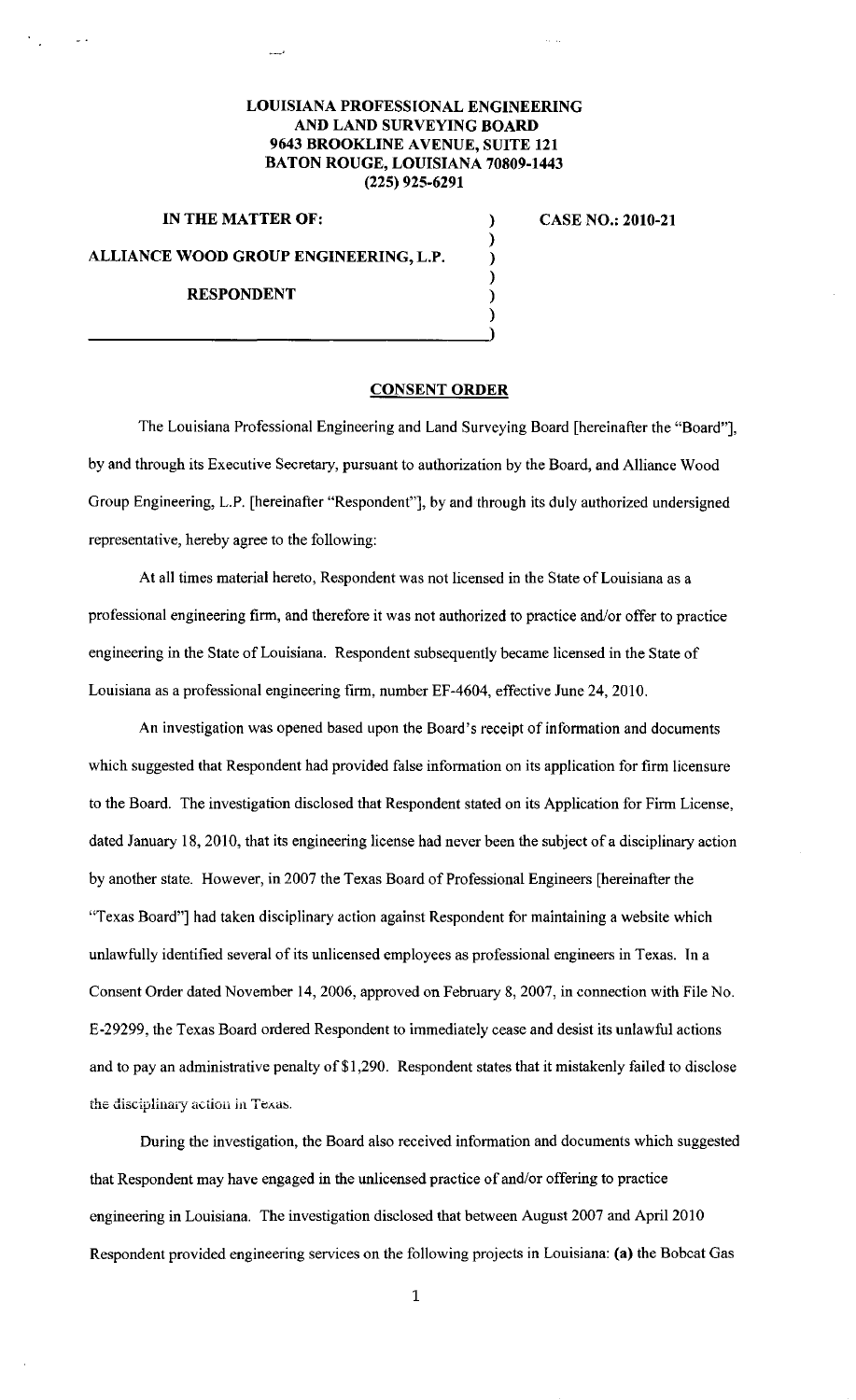Storage facility in Port Barre, Louisiana; (b) the Spectra Energy Egan Station Horsepower Addition in Jennings, Louisiana; (c) the Louisiana portion of the Kinder Morgan Mid-Continent Express Pipeline Meter Stations; (d) the Mira Compressor Station in Mira, Louisiana; (e) a compressor station in Hall Summit, Louisiana; (f) the expansion of a compressor station in Tallulah, Louisiana; (g) a booster compressor station near Castor, Louisiana; and (h) the "Haynesville- Vixen Station, AFE" in Vixen, Louisiana.

La. R.S. 37:700(A)(3) prohibits any fraud, deceit, material misstatement, or perjury or the giving of any false or forged evidence in applying for a license. La. R.S. 37:681 and 37:700(A)(1) and (7) prohibit the practicing of and/or offering to practice engineering and the use of the word "engineering" in a person's name or form of business or activity in the State of Louisiana without proper licensure. La. R.S. 37:700(H) permits the Board to take enforcement action against persons who violate La. R.S. 37:681 and La. R.S. 37:700(A)(1), (3) and (7), upon a finding of guilt following the preferral of charges, notice and hearing and a majority vote of its entire membership authorized to participate in the proceeding. La. R.S. 37:681 and 37:700(A)(1), (3) and (7) and 37:700(H) were in effect at all times material hereto.

It is undisputed that (a) Respondent mistakenly failed to disclose material information on its application for firm licensure to the Board, (b) between August 2007 and April 2010 Respondent was not licensed to practice and/or offer to practice engineering in Louisiana and (c) during this time Respondent practiced and/or offered to practice engineering and used the word "engineering" in its name in Louisiana without proper licensure.

By letter dated August 5, 2010, the Board gave notice to Respondent that it was considering the preferral of charges against Respondent on the grounds that it may have violated (a) La. R.S.  $37:700(A)(3)$ , relative to the commission of any fraud, deceit, material misstatement, or perjury or the giving of any false or forged evidence in applying for a license and (b) La. R.S. 37:681 and La. R.S.  $37:700(A)(1)$  and (7), relative to the practicing and/or offering to practice engineering and the use of the word "engineering" in a person's name or form of business or activity in the State of Louisiana without proper licensure.

Wishing to dispense with the need for further enforcement action and to conclude the instant proceeding without further delay and expense, for the purpose of this proceeding only, Respondent and the Board do hereby enter into this Consent Order, in which Respondent of its own free will consents to the issuance of a Consent Order by the Board, wherein Respondent agrees to (a) pay a fine of two thousand five hundred (\$2,500.00) dollars; (b) pay administrative costs of seven hundred

2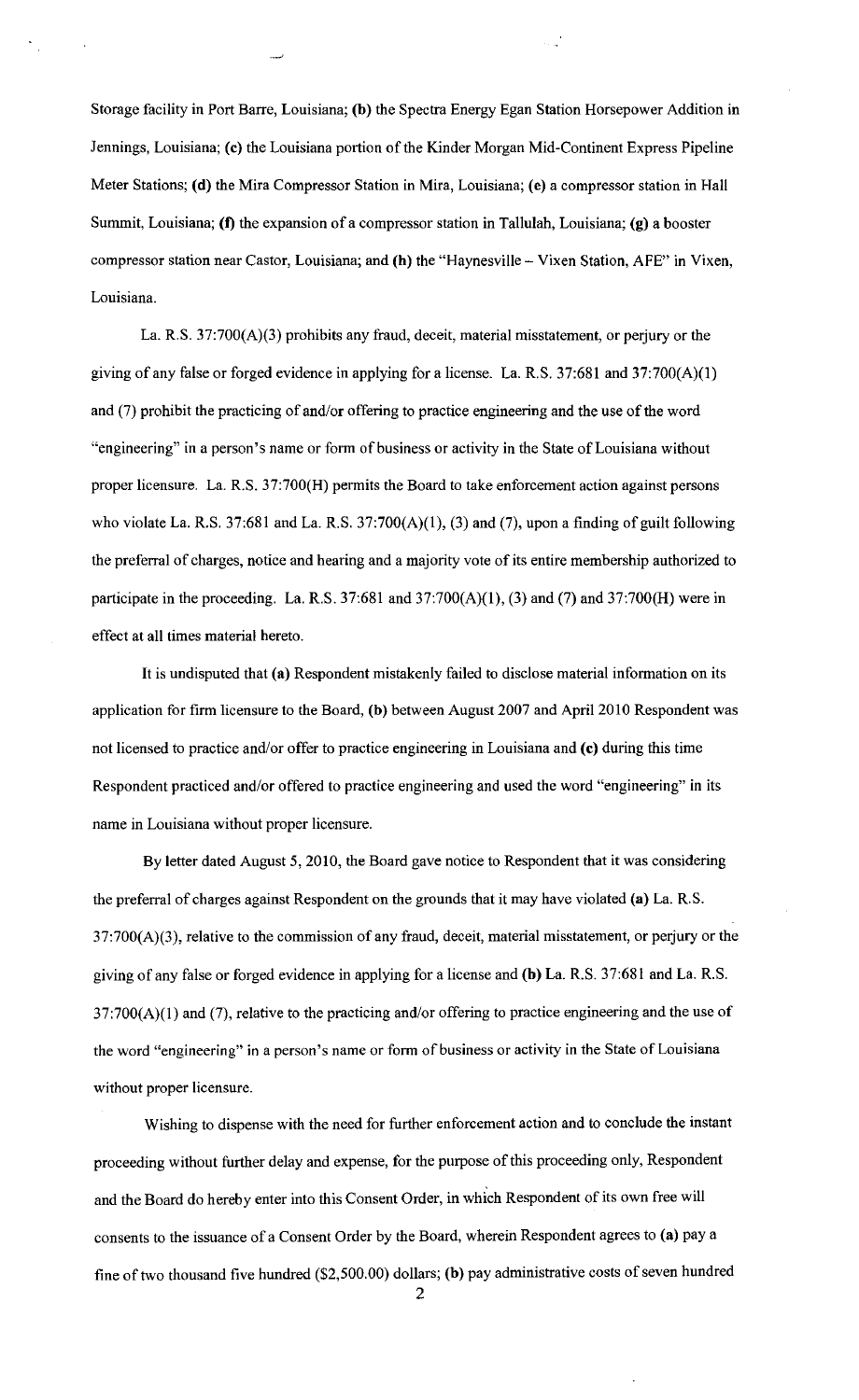ninety seven and 20/100 (\$797.20) dollars; (c) to submit to the Board its employment policies relative to engineers; (d) to submit to the Board its policies concerning the accomplishment of internal and contracted engineering work; and (e) the publication of this Consent Order on the Board's website and a summary of this matter in the Board's official journal, the Louisiana Engineer and Surveyor Journal, and the reporting of this matter to the National Council of Examiners for Engineering and Surveying (NCEES), identifying Respondent by name.

Respondent admits to violations of the referenced laws and/or rules regarding (a) the commission of a material misstatement in applying for a license and (b) the practicing and/or offering to practice engineering and the use of the word "engineering" in a person's name or form of business or activity in Louisiana without proper licensure. Respondent acknowledges present awareness of said laws and/or rules and states that it will comply with all applicable laws and rules henceforth. Respondent has been advised of its right to be represented by counsel before the Board and/or to appear at any hearing personally or by counsel and present witnesses and evidence in its own behalf, and it hereby waives this right and its right to appeal; and it states affirmatively that it has been afforded all administrative remedies due it under the law.

Therefore, in consideration of the foregoing and by its signing this Consent Order, Respondent does hereby waive its right to a hearing before the Board, to the presenting of evidence and witnesses in its behalf, to Findings of Fact and Conclusions of Law in this case, and to judicial review of this Consent Order.

Respondent hereby represents (a) that it fully understands the meaning and intent of this Consent Order, including but not limited to its final and binding effect, (b) that it has voluntarily entered into this Consent Order and that no other promise or agreement of any kind has been made to or with it by any person whatsoever to cause the execution of this instrument and (c) that the sanctions set forth in this Consent Order do not prevent the Board from taking further disciplinary or enforcement action against Respondent on matters not specifically addressed in this Consent Order.

WHEREFORE, the Louisiana Professional Engineering and Land Surveying Board and Respondent agree that:

1. Respondent shall pay a fine of two thousand five hundred (\$2,500.00) dollars, which shall be tendered to the Board by certified check payable to Board, due upon the signing of this Consent Order; and

3